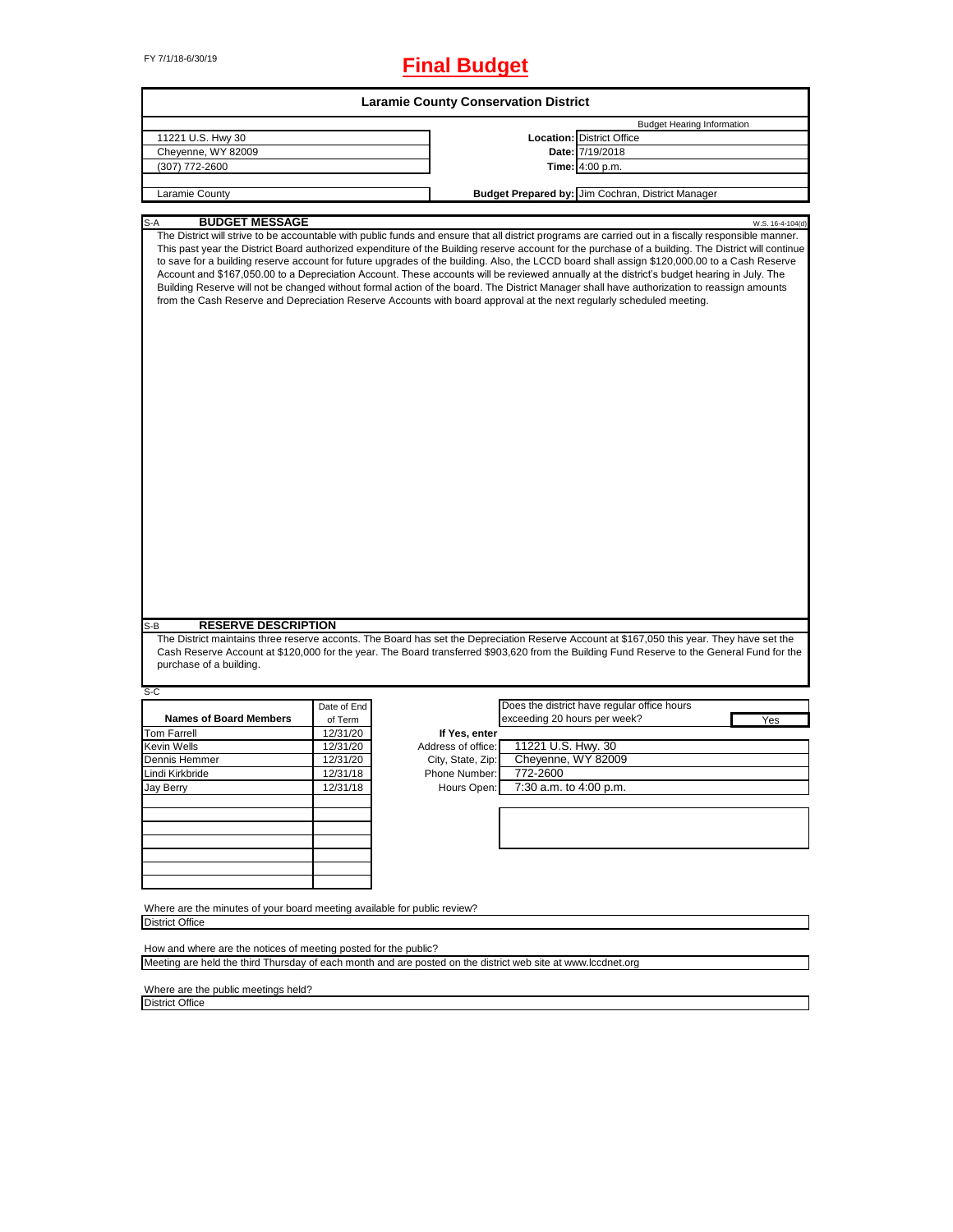# **FINAL BUDGET SUMMARY**

|       | <b>OVERVIEW</b>                                             |             | 2017-2018<br>Estimated | 2018-2019<br>Proposed | Final Approval |
|-------|-------------------------------------------------------------|-------------|------------------------|-----------------------|----------------|
|       |                                                             |             |                        |                       |                |
| $S-1$ | <b>Total Budgeted Expenditures</b>                          | \$764.291   | \$2,041,494            | \$1,118,059           | \$2,157,682    |
| $S-2$ | <b>Total Principal to Pay on Debt</b>                       | \$0         | \$0                    | \$0                   | \$0            |
| $S-3$ | <b>Total Change to Restricted Funds</b>                     | \$270,000   | $-$ \$583,620          | \$20,000              | \$120,000      |
|       |                                                             |             |                        |                       |                |
| $S-4$ | <b>Total General Fund and Forecasted Revenues Available</b> | \$1,118,136 | \$1,218,539            | \$1,333,684           | \$2,277,682    |
|       |                                                             |             |                        |                       |                |
| $S-5$ | Amount requested from County Commissioners                  | \$845.583   | \$856,775              | \$856.775             | \$883,000      |
|       |                                                             |             |                        |                       |                |
| $S-6$ | <b>Additional Funding Needed:</b>                           |             |                        | \$0                   | \$0            |

|                            | <b>REVENUE SUMMARY</b>                                                  | 2016-2017              | 2017-2018              | 2018-2019                            | <b>Final Approval</b> |
|----------------------------|-------------------------------------------------------------------------|------------------------|------------------------|--------------------------------------|-----------------------|
|                            |                                                                         | Actual                 | Estimated              | Proposed                             |                       |
|                            |                                                                         |                        |                        |                                      |                       |
| $S-7$                      | <b>Operating Revenues</b>                                               | \$139,088              | \$172,500              | \$129,500                            | \$129,500             |
| $S-8$                      | Tax levy (From the County Treasurer)                                    | \$845,583              | \$856,775              | \$856,775                            | \$883,000             |
| $S-9$                      | <b>Government Support</b>                                               | \$20,380               | \$20,764               | \$20,264                             | \$15,264              |
| $S-10$                     | <b>Grants</b>                                                           | \$60.675               | \$111,000              | \$168.025                            | \$72,778              |
| $S-11$                     | Other County Support (Not from Co. Treas.)                              | \$0                    | \$0                    | \$0                                  | \$0                   |
| $S-12$                     | <b>Miscellaneous</b>                                                    | \$2.410                | \$7,500                | \$7,500                              | \$25,500              |
| $S-13$                     | <b>Other Forecasted Revenue</b>                                         | \$0                    | \$0                    | \$48,000                             | \$48,000              |
|                            |                                                                         |                        |                        |                                      |                       |
| $S-14$                     | <b>Total Revenue</b>                                                    | \$1,068,136            | \$1,168,539            | \$1,230,064                          | \$1,174,042           |
|                            | FY 7/1/18-6/30/19                                                       |                        |                        | Laramie County Conservation District |                       |
| <b>EXPENDITURE SUMMARY</b> |                                                                         | 2016-2017              | 2017-2018              | 2018-2019                            |                       |
|                            |                                                                         | Actual                 | Estimated              | Proposed                             | Final Approval        |
|                            |                                                                         |                        |                        |                                      |                       |
| $S-15$                     | <b>Capital Outlay</b>                                                   | \$4,578                | \$1,097,101            | \$78,295                             | \$1,100,058           |
| $S-16$                     | <b>Interest and Fees On Debt</b>                                        | \$0                    | \$0                    | \$0                                  | \$0                   |
| $S-17$                     | <b>Administration</b>                                                   | \$162,451              | \$181,511              | \$183,051                            | \$227,625             |
| $S-18$                     | <b>Operations</b>                                                       | \$404,829              | \$530,469              | \$611,418                            | \$591,449             |
| $S-19$                     | <b>Indirect Costs</b>                                                   | \$192,433              | \$232,413              | \$245,295                            | \$238,550             |
|                            |                                                                         |                        |                        |                                      |                       |
| $S-20$                     | <b>Total Expenditures</b>                                               | \$764,291              | \$2,041,494            | \$1,118,059                          | \$2,157,682           |
|                            |                                                                         |                        |                        |                                      |                       |
|                            | <b>DEBT SUMMARY</b>                                                     | 2016-2017              | 2017-2018              | 2018-2019                            | <b>Final Approval</b> |
|                            |                                                                         | Actual                 | Estimated              | Proposed                             |                       |
|                            |                                                                         |                        |                        |                                      |                       |
| $S-21$                     | <b>Principal Paid on Debt</b>                                           | \$0                    | \$0                    | \$0                                  | \$0                   |
|                            |                                                                         |                        |                        |                                      |                       |
|                            | <b>CASH AND INVESTMENTS</b>                                             | 2016-2017              | 2017-2018              | 2018-2019                            | Final Approval        |
|                            |                                                                         | Actual                 | Estimated              | Proposed                             |                       |
|                            |                                                                         |                        |                        |                                      |                       |
| $S-22$                     | <b>TOTAL GENERAL FUNDS</b>                                              | \$50,000               | \$50,000               | \$103,620                            | \$1,103,640           |
|                            |                                                                         |                        |                        |                                      |                       |
|                            | <b>Summary of Reserve Funds</b>                                         |                        |                        |                                      |                       |
| $S-23$                     | <b>Beginning Balance in Reserve Accounts</b><br>a. Depreciation Reserve |                        |                        |                                      |                       |
| $S-24$                     | b. Other Reserve                                                        | \$107,050<br>\$353,620 | \$127,050<br>\$603,620 | \$147,050                            | \$147,050             |
| $S-25$<br>$S-26$           |                                                                         | \$120,000              | \$120,000              | \$0<br>\$120,000                     | \$0<br>\$120,000      |
|                            | c. Emergency Reserve (Cash)                                             |                        |                        |                                      |                       |
|                            | Total Reserves (a+b+c)                                                  | \$580,670              | \$850,670              | \$267,050                            | \$267,050             |
| $S-27$                     | Amount to be added                                                      |                        |                        |                                      |                       |
| $S-28$                     | a. Depreciation Reserve                                                 | \$20,000               | \$20,000               | \$20,000                             | \$20,000              |
| $S-29$                     | b. Other Reserve                                                        | \$250,000<br>\$0       | \$300,000<br>\$0       | \$0<br>\$0                           | \$100,000<br>\$0      |
| $S-30$                     | c. Emergency Reserve (Cash)                                             |                        |                        |                                      |                       |
|                            | Total to be added (a+b+c)                                               | \$270,000              | \$320,000              | \$20,000                             | \$120,000             |

S-31 **Subtotal** \$380,670 \$1,170,670 \$287,050 \$387,050 **S-32 Less Total to be spent be spent because the set of the set of the set of the set of the set of the set of the set of the set of the set of the set of the set of the set of the set of the set of the set of the s S-33 TOTAL RESERVES AT END OF FISCAL YEAR \$850,670** \$267,050 \$287,050 \$387,050 *End of Summary*

*Budget Officer / District Official (if not same as "Submitted by")*

7/19/2018 Dennis Hemmer, Treasurer National Dennis Hemmer, Treasurer National Dennis Hemmer, Treasurer National District

Cheyenne, WY 82009

**DISTRICT ADDRESS:** 11221 U.S. Hwy 30 **PREPARED BY:** Jim Cochran, District Manager

**DISTRICT PHONE:** (307) 772-2600

1/29/18 *Form approved by Wyoming Department of Audit, Public Funds Division Prepared in compliance with the Uniform Municipal Fiscal Procedures Act (W.S. 16-4-101 through 124) as it applies.*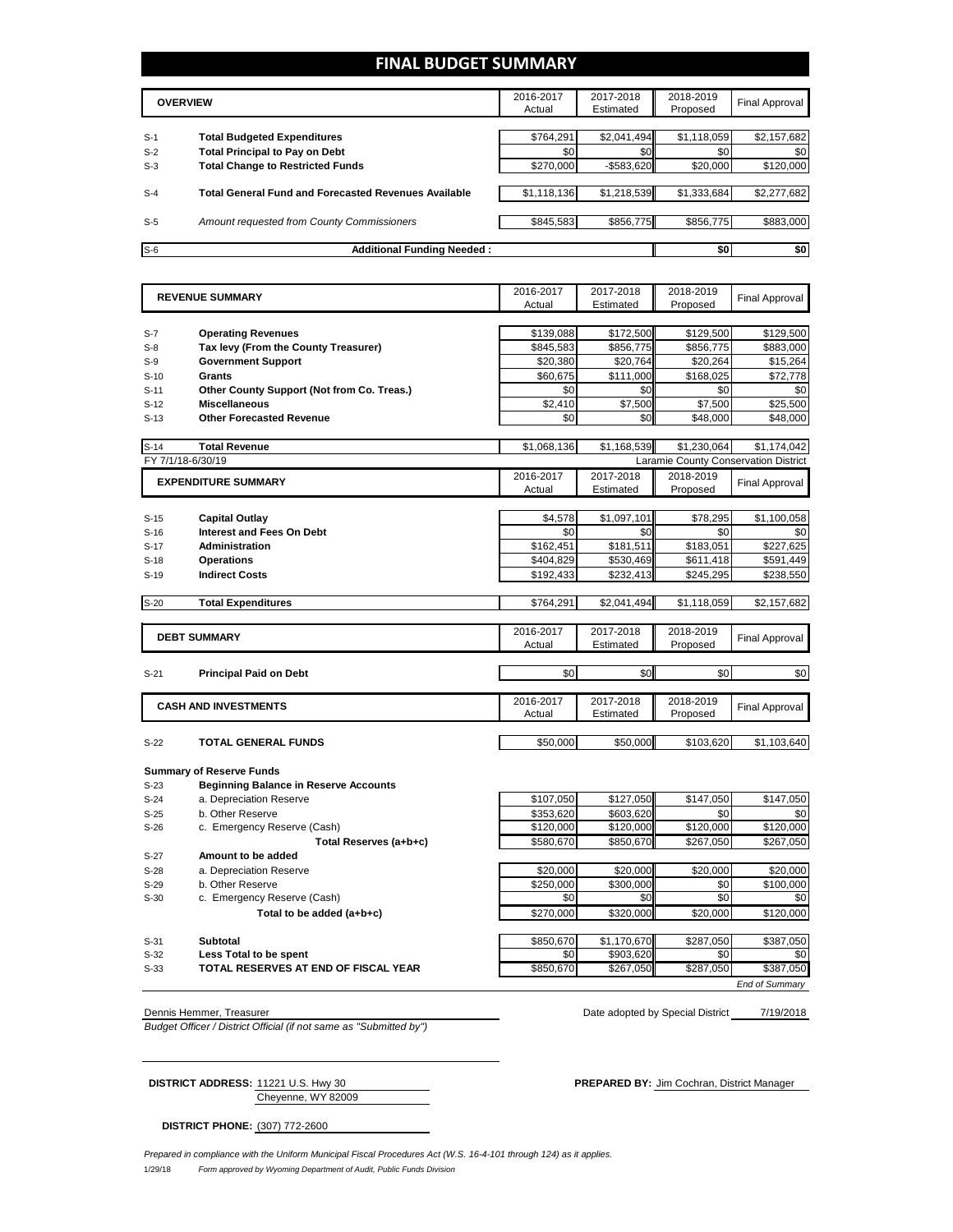# **Final Budget**

Laramie County Conservation District

**NAME OF DISTRICT/BOARD**

**FYE** 6/30/2019

|           | <b>PROPERTY TAXES AND ASSESSMENTS</b>          |                     |                        |                       |                |
|-----------|------------------------------------------------|---------------------|------------------------|-----------------------|----------------|
|           |                                                | 2016-2017<br>Actual | 2017-2018<br>Estimated | 2018-2019<br>Proposed | Final Approval |
| $R-1$     | <b>Property Taxes and Assessments Received</b> |                     |                        |                       |                |
| $R-1.1$   | Tax Levy (From the County Treasurer)           | \$845,583           | \$856,775              | \$856,775             | \$883,000      |
| $R-1.2$   | <b>Other County Support</b>                    |                     |                        |                       |                |
|           |                                                |                     |                        |                       |                |
|           | <b>FORECASTED REVENUE</b>                      |                     |                        |                       |                |
|           |                                                |                     |                        |                       |                |
|           |                                                | 2016-2017           | 2017-2018              | 2018-2019             |                |
|           |                                                | Actual              | Estimated              | Proposed              | Final Approval |
| $R-2$     | <b>Revenues from Other Governments</b>         |                     |                        |                       |                |
| $R - 2.1$ | State Aid                                      | \$10,380            | \$10.764               | \$10.264              | \$10.264       |

| K-∠       | Revenues from Other Governments              |                     |           |           |           |           |
|-----------|----------------------------------------------|---------------------|-----------|-----------|-----------|-----------|
| $R - 2.1$ | State Aid                                    |                     | \$10,380  | \$10,764  | \$10,264  | \$10,264  |
| $R-2.2$   | Additional County Aid (non-treasurer)        |                     | \$10,000  | \$10,000  | \$10,000  | \$5,000   |
| $R-2.3$   | City (or Town) Aid                           |                     |           |           |           |           |
| $R - 2.4$ | Other (Specify)                              |                     |           |           |           |           |
| $R-2.5$   | <b>Total Government Support</b>              |                     | \$20,380  | \$20,764  | \$20,264  | \$15,264  |
| $R-3$     | <b>Operating Revenues</b>                    |                     |           |           |           |           |
| $R - 3.1$ | <b>Customer Charges</b>                      |                     |           |           |           |           |
| $R - 3.2$ | Sales of Goods or Services                   |                     | \$139,088 | \$140,500 | \$129,500 | \$129,500 |
| $R - 3.3$ | <b>Other Assessments</b>                     |                     |           | \$32,000  |           |           |
| $R - 3.4$ | <b>Total Operating Revenues</b>              |                     | \$139,088 | \$172,500 | \$129,500 | \$129,500 |
| $R-4$     | Grants                                       |                     |           |           |           |           |
| $R - 4.1$ | <b>Direct Federal Grants</b>                 |                     |           |           |           |           |
| $R - 4.2$ | <b>Federal Grants thru State Agencies</b>    |                     |           | \$40,000  | \$97,025  | \$52,818  |
| $R - 4.3$ | <b>Grants from State Agencies</b>            |                     | \$60,675  | \$71,000  | \$71,000  | \$19,960  |
| $R - 4.4$ | <b>Total Grants</b>                          |                     | \$60,675  | \$111,000 | \$168,025 | \$72,778  |
| $R-5$     | <b>Miscellaneous Revenue</b>                 |                     |           |           |           |           |
| $R - 5.1$ | Interest                                     |                     | \$2,410   | \$2,500   | \$2,500   | \$2,500   |
| $R-5.2$   | Other: Specify                               | <b>Other Grants</b> |           | \$5,000   | \$5,000   | \$23,000  |
| $R - 5.3$ | Other: Additional                            |                     |           |           |           |           |
| $R - 5.4$ | <b>Total Miscellaneous</b>                   |                     | \$2,410   | \$7,500   | \$7,500   | \$25,500  |
| $R - 5.5$ | <b>Total Forecasted Revenue</b>              |                     | \$222,553 | \$311,764 | \$325,289 | \$243,042 |
| $R-6$     | <b>Other Forecasted Revenue</b>              |                     |           |           |           |           |
| $R-6.1$   | a. Other past due-as estimated by Co. Treas. |                     |           |           |           |           |
| $R-6.2$   | b. Other forecasted revenue (specify):       |                     |           |           |           |           |
| $R-6.3$   | Rental Income                                |                     |           |           | \$48,000  | \$48,000  |
| $R-6.4$   |                                              |                     |           |           |           |           |
| $R - 6.5$ |                                              |                     |           |           |           |           |
| $R-6.6$   | Total Other Forecasted Revenue (a+b)         |                     | \$0       | \$0       | \$48,000  | \$48,000  |
|           |                                              |                     |           |           |           |           |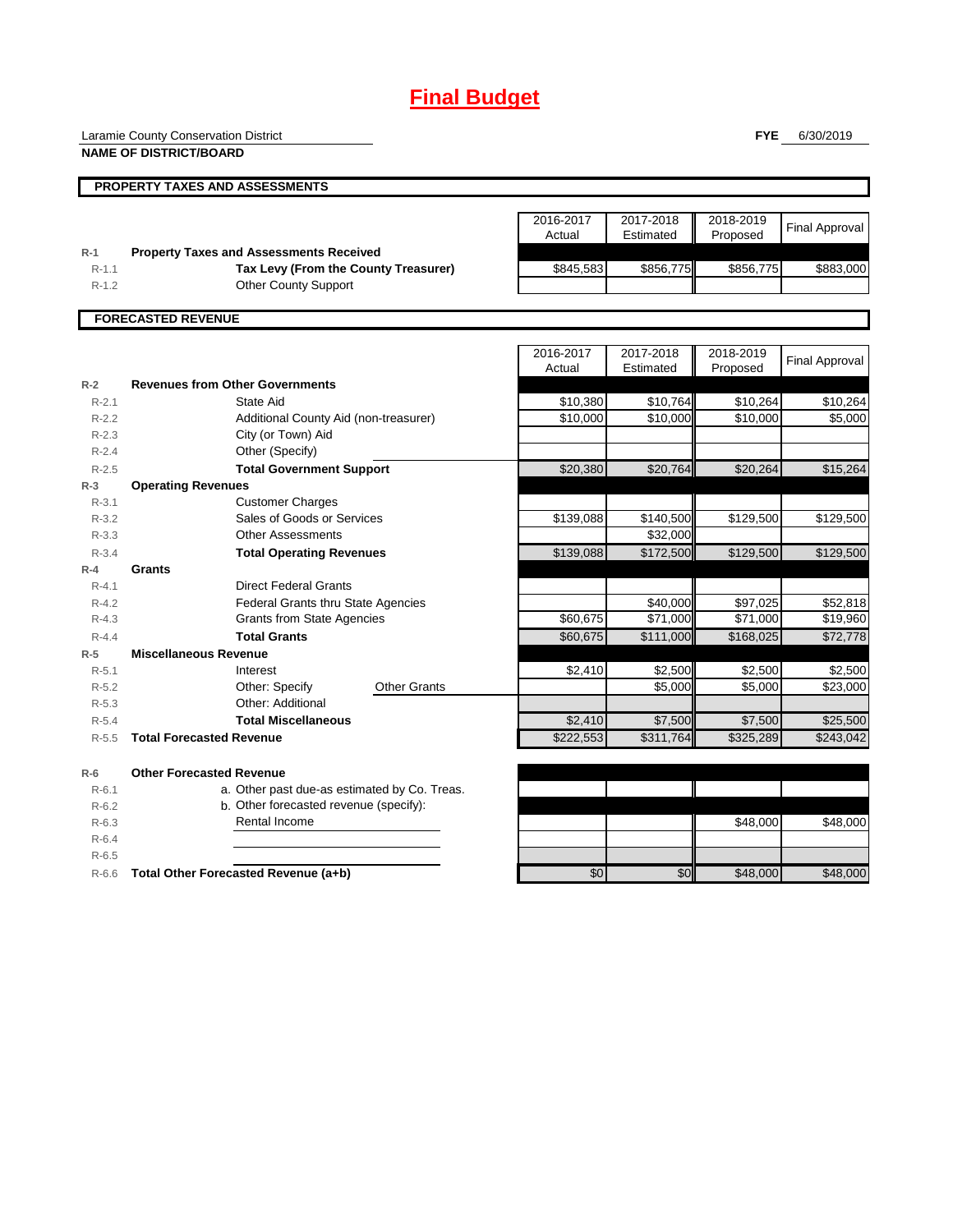# **CAPITAL OUTLAY BUDGET**

|           |                             | Auuai   |
|-----------|-----------------------------|---------|
| $E-1$     | <b>Capital Outlay</b>       |         |
| $E - 1.1$ | <b>Real Property</b>        | \$0     |
| $E-1.2$   | Vehicles                    | \$321   |
| $E-1.3$   | Office Equipment            | \$4,218 |
| $E - 1.4$ | Other (Specify)             |         |
| $E-1.5$   | <b>Building</b>             |         |
| $E - 1.6$ |                             | \$39    |
| $E-1.7$   |                             |         |
| $E-1.8$   | <b>TOTAL CAPITAL OUTLAY</b> | \$4.578 |

|           |                             | 2016-2017 | 2017-2018   | 2018-2019 |                |
|-----------|-----------------------------|-----------|-------------|-----------|----------------|
|           |                             | Actual    | Estimated   | Proposed  | Final Approval |
|           | <b>Capital Outlay</b>       |           |             |           |                |
| $E - 1.1$ | <b>Real Property</b>        | \$0       | \$1,020,000 | \$20,000  | \$1,030,000    |
| $E-1.2$   | Vehicles                    | \$321     | \$68,601    | \$49,795  | \$61,558       |
| $E-1.3$   | Office Equipment            | \$4,218   | \$8,500     | \$8,500   | \$8,500        |
| $E - 1.4$ | Other (Specify)             |           |             |           |                |
| $E-1.5$   | <b>Building</b>             |           |             |           |                |
| $E-1.6$   |                             | \$39      |             |           |                |
| $E - 1.7$ |                             |           |             |           |                |
| $E-1.8$   | <b>TOTAL CAPITAL OUTLAY</b> | \$4,578   | \$1,097,101 | \$78,295  | \$1,100,058    |

## **ADMINISTRATION BUDGET**

| $E-2$     | <b>Personnel Services</b>            |                               |
|-----------|--------------------------------------|-------------------------------|
| $E - 2.1$ |                                      | Administrator                 |
| $E - 2.2$ |                                      | Secretary                     |
| $E - 2.3$ |                                      | Clerical                      |
| $E - 2.4$ |                                      | Other (Specify)               |
| $E - 2.5$ |                                      | <b>Finacial Coordinator</b>   |
| $E - 2.6$ |                                      |                               |
| $E - 2.7$ |                                      |                               |
| $E-3$     | <b>Board Expenses</b>                |                               |
| $E - 3.1$ |                                      | Travel                        |
| $E - 3.2$ |                                      | Mileage                       |
| $E - 3.3$ |                                      | Other (Specify)               |
| $E - 3.4$ |                                      | Conventions                   |
| $E - 3.5$ |                                      | Dues                          |
| $E - 3.6$ |                                      |                               |
| $E-4$     | <b>Contractual Services</b>          |                               |
| $E - 4.1$ |                                      | Legal                         |
| $E - 4.2$ |                                      | Accounting/Auditing           |
| $E - 4.3$ |                                      | Other (Specify)               |
| $E-4.4$   |                                      |                               |
| $E - 4.5$ |                                      |                               |
| $E - 4.6$ |                                      |                               |
| $E-5$     | <b>Other Administrative Expenses</b> |                               |
| $E - 5.1$ |                                      | <b>Office Supplies</b>        |
| $E - 5.2$ |                                      | Office equipment, rent & repa |
| $E - 5.3$ |                                      | Education                     |
| $E - 5.4$ |                                      | Registrations                 |
| $E - 5.5$ |                                      | Other (Specify)               |
| $E - 5.6$ |                                      | Postage                       |
| $E - 5.7$ |                                      | <b>Bank Charges/ Misc</b>     |
| $E - 5.8$ |                                      |                               |
| $E-6$     | TOTAL ADMINISTRATION                 |                               |

|                          |                                      | 2016-2017<br>Actual | 2017-2018<br>Estimated | 2018-2019<br>Proposed | <b>Final Approval</b> |
|--------------------------|--------------------------------------|---------------------|------------------------|-----------------------|-----------------------|
| Ž                        | <b>Personnel Services</b>            |                     |                        |                       |                       |
| $E - 2.1$                | Administrator                        | \$64,508            | \$66,494               | \$66,494              | \$67,948              |
| $E - 2.2$                | Secretary                            |                     |                        |                       |                       |
| $E - 2.3$                | Clerical                             |                     |                        |                       |                       |
| $E - 2.4$                | Other (Specify)                      |                     |                        |                       |                       |
| $E - 2.5$                | <b>Finacial Coordinator</b>          | \$39,028            | \$42,282               | \$42,282              | \$45,402              |
| $E - 2.6$                |                                      |                     |                        |                       |                       |
| $E - 2.7$                |                                      |                     |                        |                       |                       |
| $\overline{\phantom{a}}$ | <b>Board Expenses</b>                |                     |                        |                       |                       |
| $E - 3.1$                | Travel                               | \$0                 | \$3,000                | \$3,000               | \$3,000               |
| $E - 3.2$                | Mileage                              | \$534               | \$800                  | \$800                 | \$800                 |
| $E - 3.3$                | Other (Specify)                      |                     |                        |                       |                       |
| $E - 3.4$                | Conventions                          | \$13,329            | \$12,500               | \$12,500              | \$12,500              |
| $E - 3.5$                | Dues                                 | \$15,172            | \$16,275               | \$16,275              | \$16,275              |
| $E - 3.6$                |                                      |                     |                        |                       |                       |
| Ļ.                       | <b>Contractual Services</b>          |                     |                        |                       |                       |
| $E - 4.1$                | Legal                                | \$6,975             | \$10,000               | \$10,000              | \$50,000              |
| $E - 4.2$                | Accounting/Auditing                  | \$11,650            | \$13,260               | \$14,700              | \$14,700              |
| $E - 4.3$                | Other (Specify)                      |                     |                        |                       |                       |
| $E - 4.4$                |                                      |                     |                        |                       |                       |
| $E - 4.5$                |                                      |                     |                        |                       |                       |
| $E - 4.6$                |                                      |                     |                        |                       |                       |
| $\overline{\mathbf{5}}$  | <b>Other Administrative Expenses</b> |                     |                        |                       |                       |
| $E - 5.1$                | <b>Office Supplies</b>               | \$1,134             | \$3,500                | \$3,500               | \$3,500               |
| $E - 5.2$                | Office equipment, rent & repair      | \$4,926             | \$5,800                | \$5,800               | \$5,800               |
| $E - 5.3$                | Education                            |                     |                        |                       |                       |
| $E - 5.4$                | Registrations                        |                     |                        |                       |                       |
| $E - 5.5$                | Other (Specify)                      |                     |                        |                       |                       |
| $E - 5.6$                | Postage                              | \$1,465             | \$3,000                | \$3,000               | \$3,000               |
| $E - 5.7$                | <b>Bank Charges/ Misc</b>            | \$3,730             | \$4,600                | \$4,700               | \$4,700               |
| $E - 5.8$                |                                      |                     |                        |                       |                       |
| ì                        | <b>TOTAL ADMINISTRATION</b>          | \$162,451           | \$181,511              | \$183,051             | \$227,625             |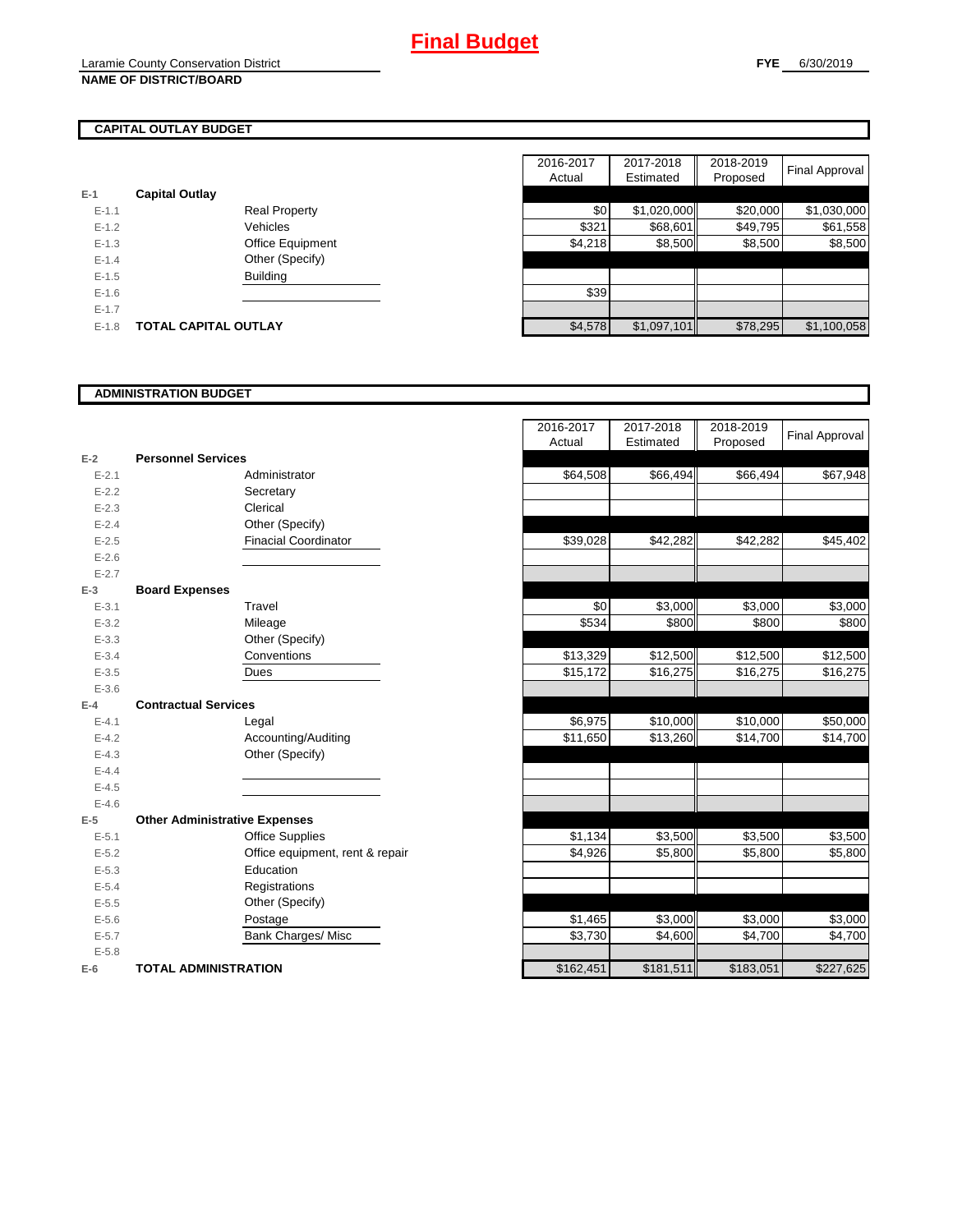# **OPERATIONS BUDGET**

| $E-7$      | <b>Personnel Services</b>              |
|------------|----------------------------------------|
| $E - 7.1$  | Wages--Operations                      |
| $E - 7.2$  | <b>Service Contracts</b>               |
| $E - 7.3$  | Other (Specify)                        |
| $E - 7.4$  |                                        |
| $E - 7.5$  |                                        |
| $E - 7.6$  |                                        |
| E-8        | <b>Travel</b>                          |
| $E - 8.1$  | Mileage                                |
| $E - 8.2$  | Other (Specify)                        |
| $E - 8.3$  | Fuel                                   |
| $E - 8.4$  |                                        |
| $E - 8.5$  |                                        |
| E-9        | <b>Operating supplies (List)</b>       |
| $E - 9.1$  | Maintenance and repairs                |
| $E - 9.2$  | supplies                               |
| $E - 9.3$  |                                        |
| $E - 9.4$  |                                        |
| $E - 9.5$  |                                        |
| $E-10$     | <b>Program Services (List)</b>         |
| $E-10.1$   | <b>Education Program</b>               |
| $E-10.2$   | Water Program                          |
| $E-10.3$   | Wildlife/Range Program                 |
| $E-10.4$   | <b>Tree Program</b>                    |
| $E-10.5$   |                                        |
| $E-11$     | <b>Contractual Arrangements (List)</b> |
| $E - 11.1$ | Living Snow Fence Prog.                |
| $E-11.2$   |                                        |
| $E-11.3$   |                                        |
| $E-11.4$   |                                        |
| $E-11.5$   |                                        |
| $E-12$     | <b>Other operations (Specify)</b>      |
| $E-12.1$   | <b>Special Projects</b>                |
| $E-12.2$   | Utilities                              |
| $E-12.3$   | Snow Removal                           |
| $E-12.4$   | <b>Trash /Cleaning Service</b>         |
| $E-12.5$   |                                        |
| $E-13$     | <b>TOTAL OPERATIONS</b>                |

|                   |                                        | 2016-2017 | 2017-2018 | 2018-2019 | <b>Final Approval</b> |
|-------------------|----------------------------------------|-----------|-----------|-----------|-----------------------|
|                   |                                        | Actual    | Estimated | Proposed  |                       |
| E-7               | <b>Personnel Services</b>              |           |           |           |                       |
| $E - 7.1$         | Wages--Operations                      | \$258,820 | \$266,463 | \$283,862 | \$286,293             |
| $E - 7.2$         | <b>Service Contracts</b>               | \$0       | \$12,000  | \$12,000  | \$12,000              |
| $E - 7.3$         | Other (Specify)                        |           |           |           |                       |
| $E - 7.4$         |                                        |           |           |           |                       |
| $E - 7.5$         |                                        |           |           |           |                       |
| $E - 7.6$         |                                        |           |           |           |                       |
| E-8               | <b>Travel</b>                          |           |           |           |                       |
| $E - 8.1$         | Mileage                                |           |           |           |                       |
| $E - 8.2$         | Other (Specify)                        |           |           |           |                       |
| $E - 8.3$         | Fuel                                   | \$10,354  | \$13,200  | \$13,200  | \$13,200              |
| $E - 8.4$         |                                        |           |           |           |                       |
| $E - 8.5$         |                                        |           |           |           |                       |
| $E-9$             | <b>Operating supplies (List)</b>       |           |           |           |                       |
| $E-9.1$           | Maintenance and repairs                | \$10,145  | \$12,700  | \$12,700  | \$12,700              |
| $E-9.2$           | supplies                               | \$5,880   | \$14,000  | \$15,000  | \$15,000              |
| $E - 9.3$         |                                        |           |           |           |                       |
| $E - 9.4$         |                                        |           |           |           |                       |
| $E-9.5$<br>$E-10$ | <b>Program Services (List)</b>         |           |           |           |                       |
| $E-10.1$          | <b>Education Program</b>               | \$13,807  | \$29,700  | \$30,200  | \$30,200              |
| $E-10.2$          | Water Program                          | \$8,068   | \$50,886  | \$57,911  | \$57,911              |
| $E-10.3$          | Wildlife/Range Program                 | \$36      | \$3,000   | \$53,000  | \$3,000               |
| $E-10.4$          | Tree Program                           | \$76,644  | \$103,020 | \$102,995 | \$102,995             |
| $E-10.5$          |                                        |           |           |           |                       |
| $E-11$            | <b>Contractual Arrangements (List)</b> |           |           |           |                       |
| $E-11.1$          | Living Snow Fence Prog.                | \$13,346  | \$16,500  | \$21,550  | \$21,550              |
| $E-11.2$          |                                        |           |           |           |                       |
| $E-11.3$          |                                        |           |           |           |                       |
| $E-11.4$          |                                        |           |           |           |                       |
| $E-11.5$          |                                        |           |           |           |                       |
| $E-12$            | <b>Other operations (Specify)</b>      |           |           |           |                       |
| $E-12.1$          | <b>Special Projects</b>                | \$7,729   | \$9,000   | \$9,000   | \$15,000              |
| $E-12.2$          | <b>Utilities</b>                       |           |           |           | \$12,000              |
| $E-12.3$          | Snow Removal                           |           |           |           | $\overline{$}1,200$   |
| $E-12.4$          | Trash / Cleaning Service               |           |           |           | \$8,400               |
| $E-12.5$          |                                        |           |           |           |                       |
| $E-13$            | <b>TOTAL OPERATIONS</b>                | \$404,829 | \$530,469 | \$611,418 | \$591,449             |
|                   |                                        |           |           |           |                       |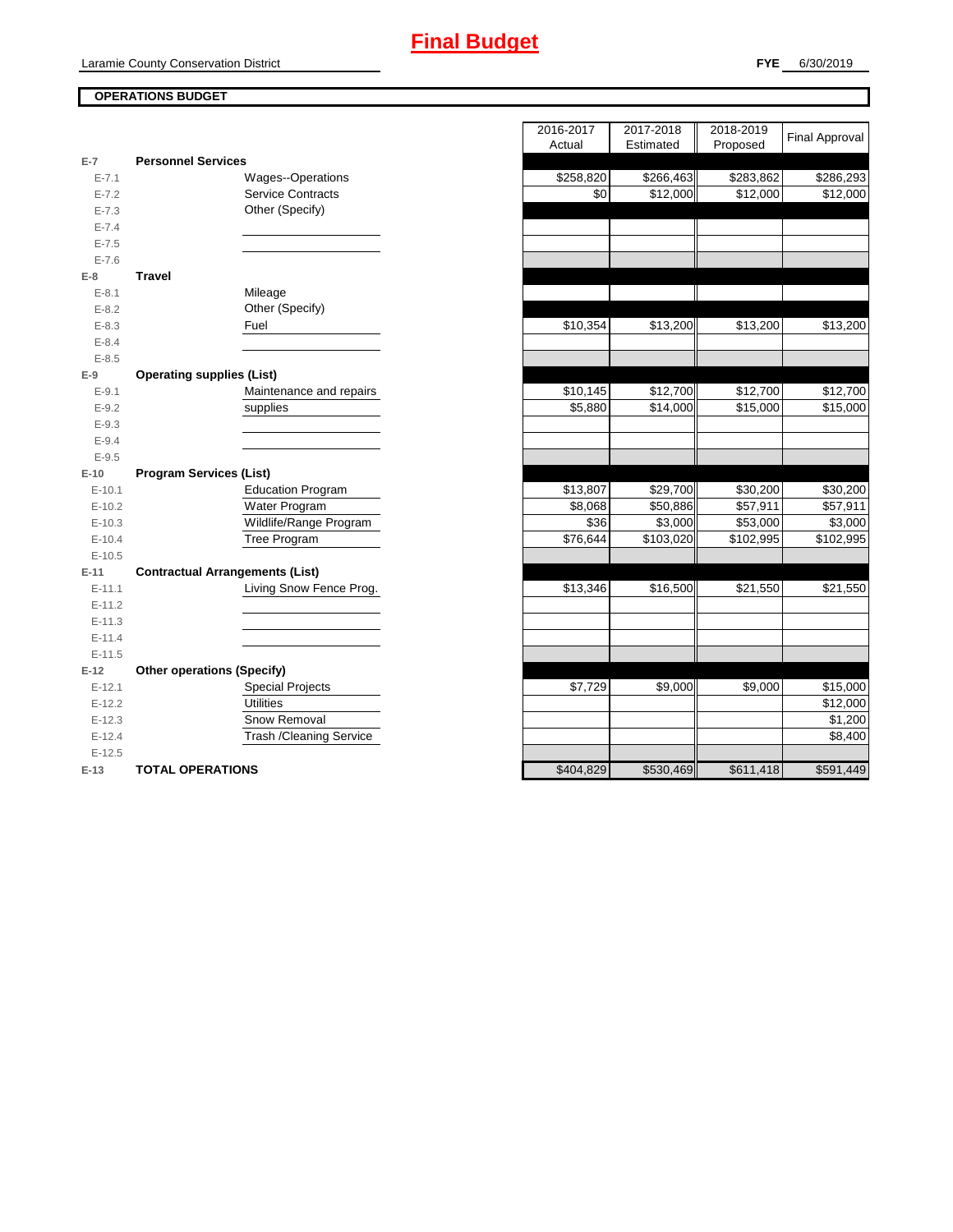Laramie County Conservation District

# **INDIRECT COSTS BUDGET**

| $E-14$   | <b>Insurance</b>             |           |           |           |
|----------|------------------------------|-----------|-----------|-----------|
| $E-14.1$ | Liability                    | \$4,255   | \$3,905   | \$3,905   |
| $E-14.2$ | Buildings and vehicles       | \$4,619   | \$4,619   | \$16,619  |
| $E-14.3$ | Equipment                    |           |           |           |
| $E-14.4$ | Other (Specify)              |           |           |           |
| $E-14.5$ | <b>Treasurer Bond</b>        | \$310     | \$325     | \$325     |
| $E-14.6$ |                              |           |           |           |
| $E-14.7$ |                              |           |           |           |
| $E-15$   | Indirect payroll costs:      |           |           |           |
| $E-15.1$ | FICA (Social Security) taxes | \$24,473  | \$26,411  | \$26,135  |
| $E-15.2$ | <b>Workers Compensation</b>  | \$6,494   | \$7,827   | \$7,789   |
| $E-15.3$ | Unemployment Taxes           | \$942     | \$1,195   | \$1,195   |
| $E-15.4$ | Retirement                   | \$50,046  | \$55,584  | \$56,780  |
| $E-15.5$ | Health Insurance             | \$101,294 | \$112,547 | \$112,547 |
| $E-15.6$ | Other (Specify)              |           |           |           |
| $E-15.7$ |                              |           |           |           |
| $E-15.8$ |                              |           |           |           |
| $E-15.9$ |                              |           |           |           |
| $E-16$   | <b>Depreciation Expenses</b> | \$0       | \$20,000  | \$20,000  |
| $E-17$   | <b>TOTAL INDIRECT COSTS</b>  | \$192,433 | \$232,413 | \$245,295 |
|          |                              |           |           |           |

|          |                               | 2016-2017 | 2017-2018 | 2018-2019 |                       |
|----------|-------------------------------|-----------|-----------|-----------|-----------------------|
|          |                               | Actual    | Estimated | Proposed  | <b>Final Approval</b> |
| $E-14$   | <b>Insurance</b>              |           |           |           |                       |
| $E-14.1$ | Liability                     | \$4,255   | \$3,905   | \$3,905   | \$3,905               |
| $E-14.2$ | <b>Buildings and vehicles</b> | \$4,619   | \$4,619   | \$16,619  | \$16,619              |
| $E-14.3$ | Equipment                     |           |           |           |                       |
| $E-14.4$ | Other (Specify)               |           |           |           |                       |
| $E-14.5$ | <b>Treasurer Bond</b>         | \$310     | \$325     | \$325     | \$325                 |
| $E-14.6$ |                               |           |           |           |                       |
| $E-14.7$ |                               |           |           |           |                       |
| $E-15$   | Indirect payroll costs:       |           |           |           |                       |
| $E-15.1$ | FICA (Social Security) taxes  | \$24,473  | \$26,411  | \$26,135  | \$27,350              |
| $E-15.2$ | <b>Workers Compensation</b>   | \$6,494   | \$7,827   | \$7,789   | \$9,294               |
| $E-15.3$ | <b>Unemployment Taxes</b>     | \$942     | \$1,195   | \$1,195   | \$1,195               |
| $E-15.4$ | Retirement                    | \$50,046  | \$55,584  | \$56,780  | \$61,229              |
| $E-15.5$ | <b>Health Insurance</b>       | \$101,294 | \$112,547 | \$112,547 | \$118,633             |
| $E-15.6$ | Other (Specify)               |           |           |           |                       |
| $E-15.7$ |                               |           |           |           |                       |
| $E-15.8$ |                               |           |           |           |                       |
| $E-15.9$ |                               |           |           |           |                       |
| $E-16$   | <b>Depreciation Expenses</b>  | \$0       | \$20,000  | \$20,000  |                       |
| $E-17$   | <b>TOTAL INDIRECT COSTS</b>   | \$192,433 | \$232,413 | \$245,295 | \$238,550             |
|          |                               |           |           |           |                       |

#### **DEBT SERVICE BUDGET**

|         |                           | 2016-2017 | 2017-2018 | 2018-2019 | Final Approval |
|---------|---------------------------|-----------|-----------|-----------|----------------|
|         |                           | Actual    | Estimated | Proposed  |                |
| $D-1$   | <b>Debt Service</b>       |           |           |           |                |
| $D-1.1$ | Principal                 |           |           |           |                |
| $D-1.2$ | Interest                  |           |           |           |                |
| $D-1.3$ | Fees                      |           |           |           |                |
| $D-2$   | <b>TOTAL DEBT SERVICE</b> | \$0       | \$0       | \$0       | \$0            |